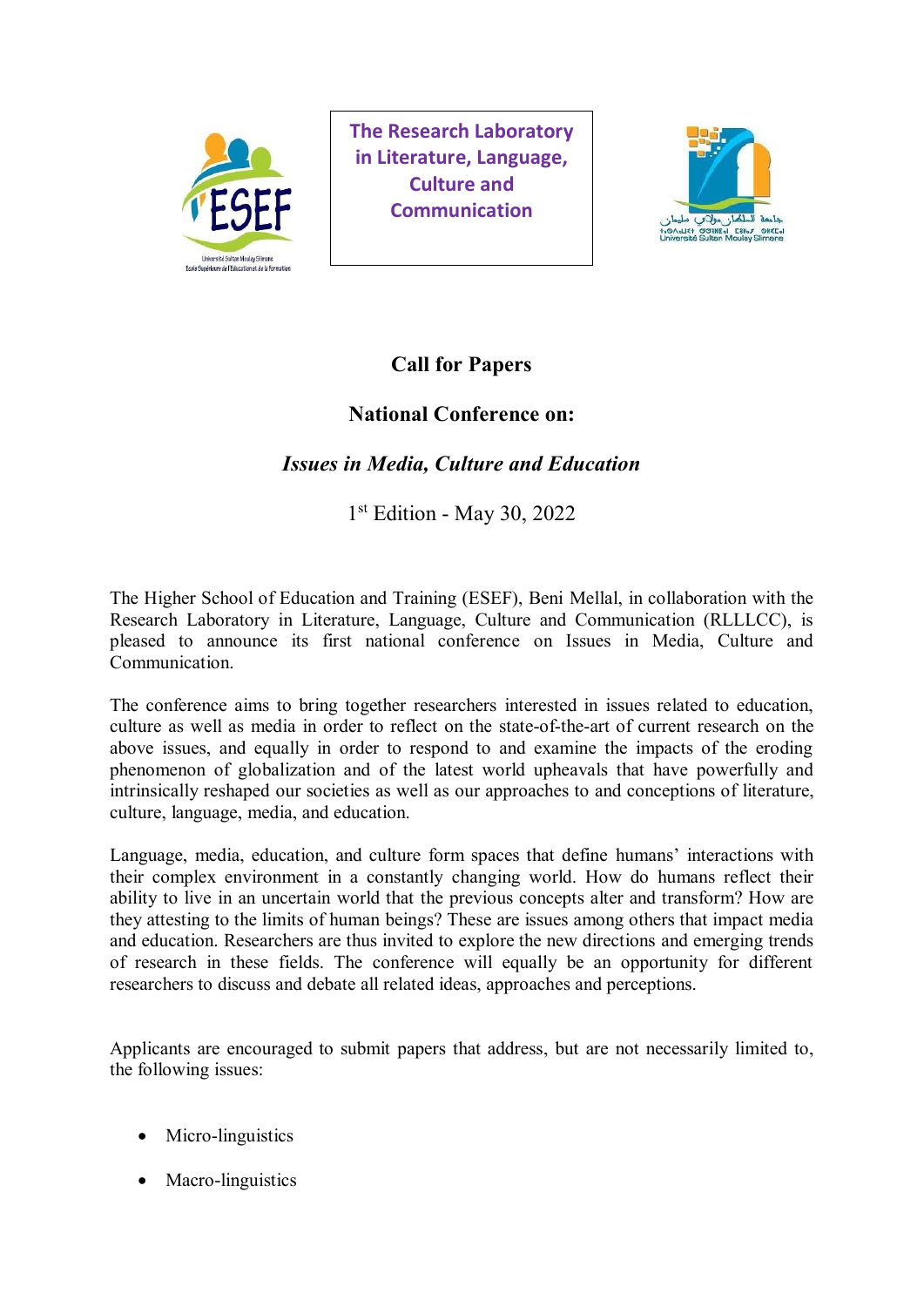• Applied linguistics and education

Critical discourse analysis

ELT, literacy and adult education

Education during the Covid 19 Pandemic

- Literacy and Cultural Studies
- Media Studies

### **Submission Guidelines:**

Proposals for papers should consist of a title, an abstract (limited to 250 words in length), a short bio specifying the author's current position and affiliation (limited to 100 words), and 5 key words. Individual paper sessions will be 15 minutes.

Selected papers will be published in a Special Volume of Conference Proceedings, and contributors will be notified by the organizing committee in due time.

The language of the conference is English.

### **Conference Coordinators:**

Boutaina Bensalem Abderrahim Ait Abdeslam

### **Organizing Committee:**

Prof. Ali Lamnouar Prof. Moulay Lmustapha Mamaoui G.S. Abderrahmane Sbai Prof. Lalla Mariem Ouahidi Prof. Mohamed Rakii Prof. Khalid Chaouch Prof. Hasna Chakir Prof. Boutaina Bensalem Prof. Abderrahim Ait Abdeslam Prof. Reitha Ben Rochd Prof. Mohamed Garmah Prof. Mohamed Handour Prof. Othman Bychou Prof. Hassan Zaid Prof. Abdelhak Jebbar Prof. Soumia El Yamani Prof. Rachid Agliz Prof. Farida Mokhtari Prof. Hamid Masfour Prof. Yousra Kadi Prof. Abdelkader Sabil Prof. El Habib Hadari